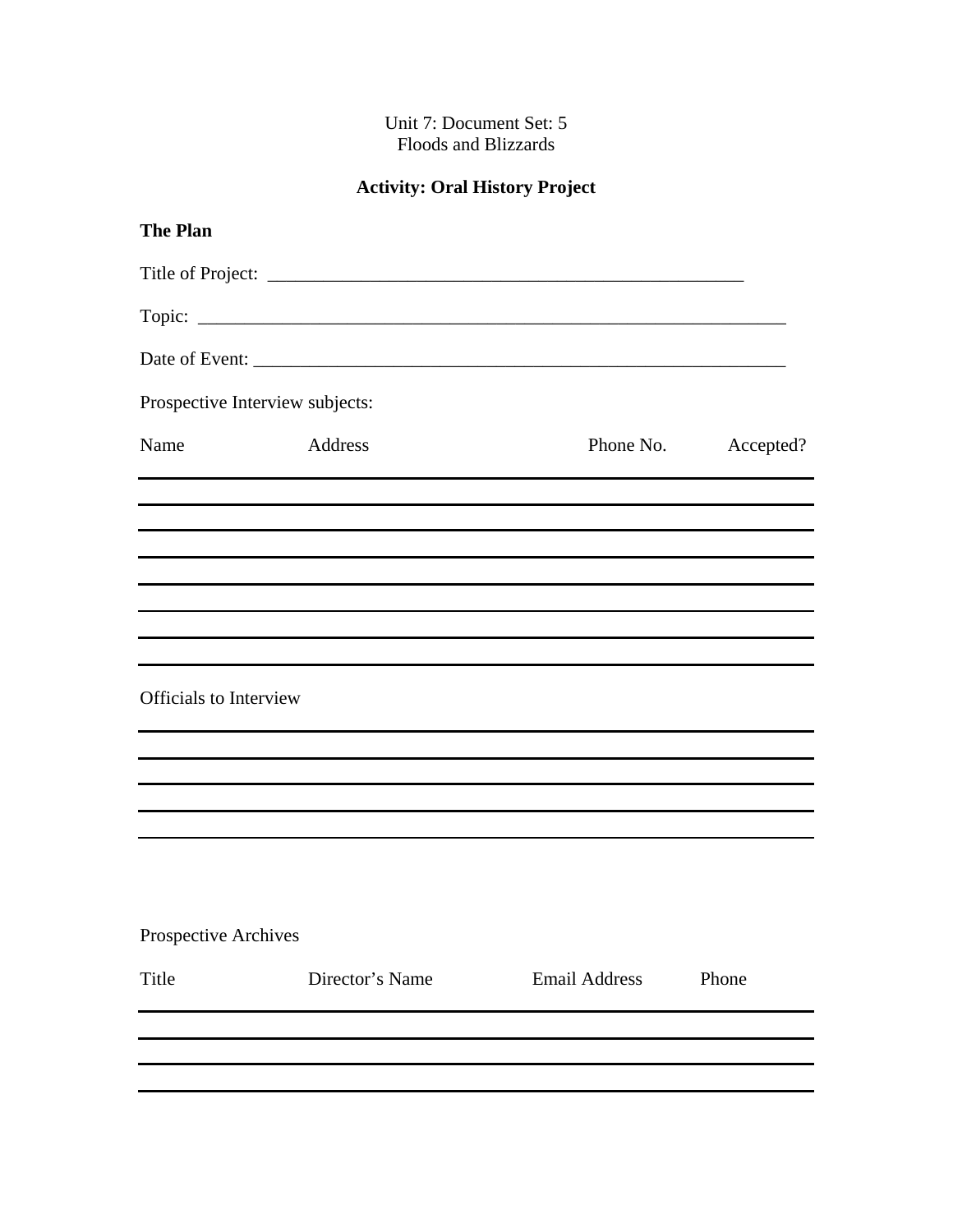## **Permission Form (also called Gift Agreement)**

Date: \_\_\_\_\_\_\_\_\_\_

Name: \_\_\_\_\_\_\_\_\_\_\_\_\_\_\_\_\_\_\_\_\_\_\_\_\_\_\_\_\_\_\_\_\_\_\_\_\_\_\_\_\_\_\_\_\_\_\_\_\_\_\_

Address: \_\_\_\_\_\_\_\_\_\_\_\_\_\_\_\_\_\_\_\_\_\_\_\_\_\_\_\_\_\_\_\_\_\_\_\_\_\_\_\_\_\_\_\_\_\_\_\_\_

I hereby agree to participate in an interview in connection with the Oral History Project known as \_\_\_\_\_\_\_\_\_\_\_\_\_\_\_\_\_\_\_. I understand that I will be asked about \_\_\_\_\_\_\_\_\_\_\_\_\_\_\_\_\_\_\_.

I understand that my interview will be recorded/video-recorded (circle one) and placed in \_\_\_\_\_\_\_\_\_\_\_\_\_\_\_\_\_\_\_\_\_\_\_\_\_\_\_\_ (name of archive) for use in historical research.

\_\_\_\_\_\_\_\_\_\_\_\_\_\_\_\_\_\_\_\_\_\_\_\_\_\_\_\_\_\_ Interviewee Signature

\_\_\_\_\_\_\_\_\_\_\_\_\_\_\_\_\_\_\_\_\_\_\_\_\_\_\_\_\_\_ Interviewer Signature

\_\_\_\_\_\_\_\_\_\_\_\_\_\_\_\_\_\_\_\_\_\_\_\_\_\_\_\_\_\_ Date